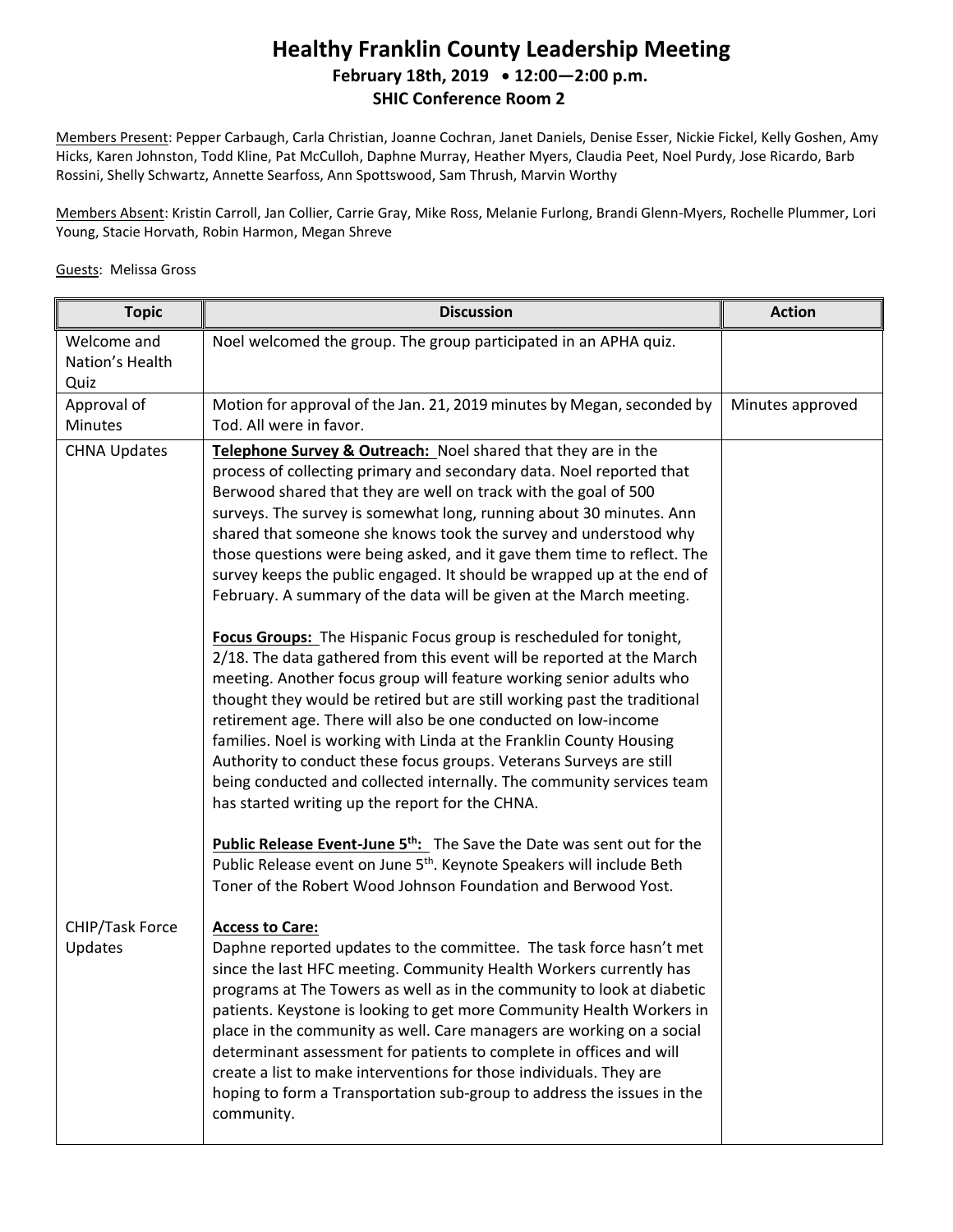## **Healthy Franklin County Leadership Meeting**

**February 18th, 2019 12:00—2:00 p.m.**

**SHIC Conference Room 2**

| <b>Topic</b>                             | <b>Discussion</b>                                                                                                                                                                                                                                                                                                                                                                                                                                                                                                                                                                                                                                                                                                                                                                                                                                                                                                                                                                                                                                                                     | <b>Action</b> |
|------------------------------------------|---------------------------------------------------------------------------------------------------------------------------------------------------------------------------------------------------------------------------------------------------------------------------------------------------------------------------------------------------------------------------------------------------------------------------------------------------------------------------------------------------------------------------------------------------------------------------------------------------------------------------------------------------------------------------------------------------------------------------------------------------------------------------------------------------------------------------------------------------------------------------------------------------------------------------------------------------------------------------------------------------------------------------------------------------------------------------------------|---------------|
|                                          | <b>Nutrition Task Force:</b> Karen and Nickie reported updates to the<br>committee. The Community Garden workshop was held at beginning of<br>the month and had 39 people participate, with 21% saying they would<br>plan to start a community garden. They will be reaching out to these<br>people to discuss their plans further. Mapping is underway-Noel and<br>Nickie are cleaning up to push out soon.                                                                                                                                                                                                                                                                                                                                                                                                                                                                                                                                                                                                                                                                          |               |
|                                          | <b>Physical Activity:</b> Heather and Sam reported updates to the<br>committee. They will be meeting with the Franklin County Housing<br>Authority about the feasibility of possible walking groups. Heather also<br>spoke with the Chambersburg Recreation Department to piggyback- off<br>of any ideas they may have.                                                                                                                                                                                                                                                                                                                                                                                                                                                                                                                                                                                                                                                                                                                                                               |               |
|                                          | Mental Health: Kelly reported updates to the committee. Free Mental<br>Health First Aid Training will take place on May 22 <sup>nd</sup> and 23 <sup>rd</sup> at<br>Keystone. The QPR Train the Trainer event is also scheduled for April<br>16 <sup>th</sup> at Allen Road Campus-Kelly will send out flyers. Participants must<br>complete 3 QPR trainings after the event. BH Resources mapping has<br>begun and is in process.                                                                                                                                                                                                                                                                                                                                                                                                                                                                                                                                                                                                                                                    |               |
|                                          | Hope from the Start: Annette and Stacie reported updates to the<br>committee. On Feb.1, their work groups came together for the first<br>time at their regular monthly meeting. They were able to put together<br>an orientation for them. An implementation team will be meeting<br>bimonthly and the work groups meet during the off months. They are<br>ready to work on the action plan and are waiting on the results from<br>the China study.                                                                                                                                                                                                                                                                                                                                                                                                                                                                                                                                                                                                                                   |               |
| Racial<br>Reconciliation<br>Presentation | Marvin reviewed the Forward Together event Part 1 of the Racial<br>Reconciliation Presentation. Part 2 will take place on Sunday, Feb. 24th.<br>Those who attended reflected on the experience. Carla believes that it<br>generated good conversation and the small things are what add up that<br>really make a difference. Jose mentioned that we have a long way to go<br>and nobody is immune to racial discrimination. People say things<br>without realizing how it will impact others. He also noticed that the<br>audience was amazed at some of the shared stories. The event was<br>packed and had a very diverse audience. Marvin shared that the<br>attending age group was 18-88; 70% of the room was identified as<br>white. Kelly hopes there is some way to get these stories to the rest of<br>the community. Annette appreciated being able to hear the<br>backgrounds of panelists and the opportunity for self-reflection. More<br>information and feedback will be provided at next meeting on the 24th.<br>Marvin will provide a summary of the event in print. |               |
| Robert Wood<br>Johnson<br>Foundation     | Noel, Nickie, Barb, Heather, and Ann spoke with Beth Toner at the<br>Robert Wood Johnson Foundation about what will be presented at the<br>CHNA Public Release Event. The issue of homelessness has recently<br>emerged; Noel and Ann reviewed an article that focused on a homeless                                                                                                                                                                                                                                                                                                                                                                                                                                                                                                                                                                                                                                                                                                                                                                                                  |               |